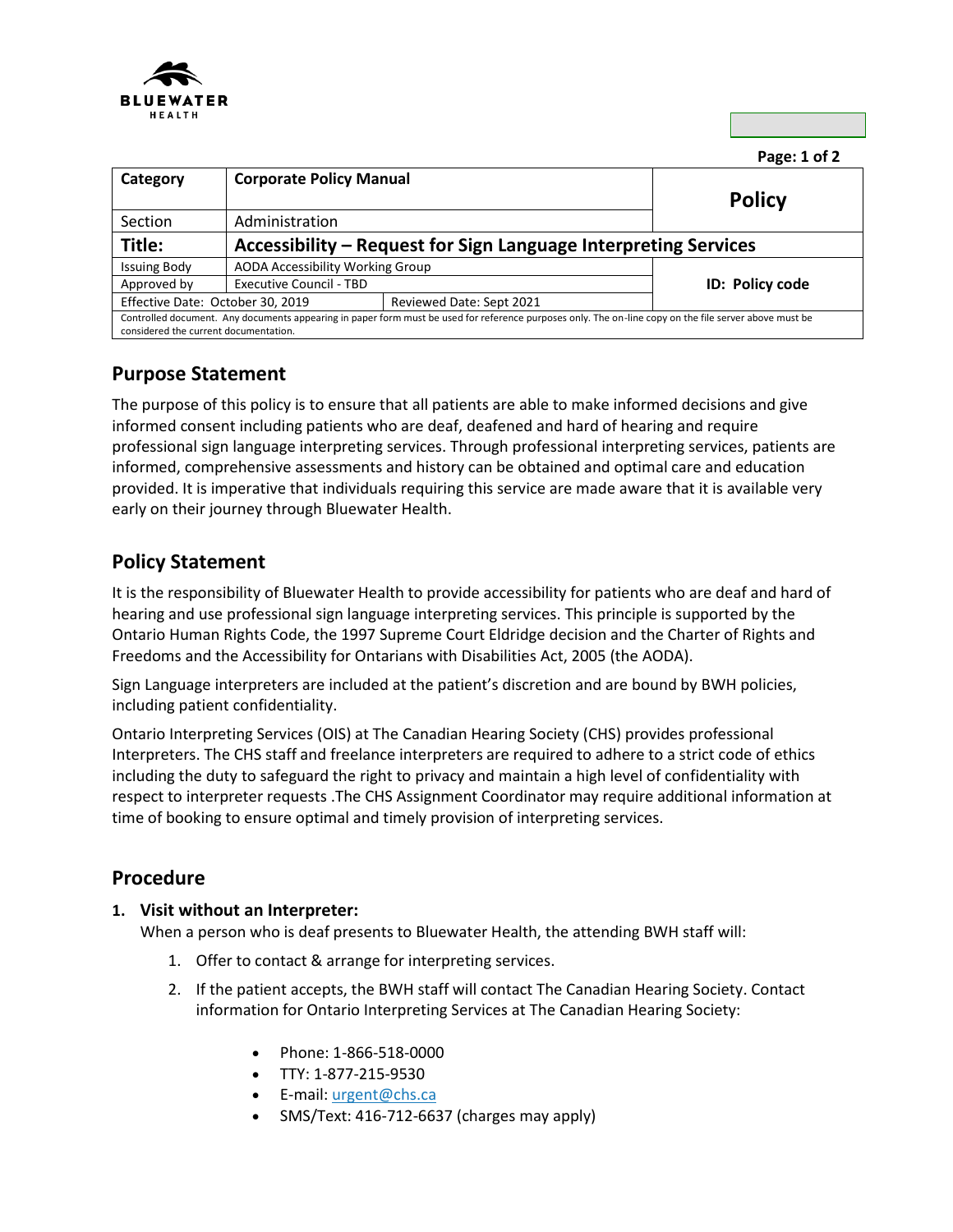- 3. When the Interpreting Service requests the patient's name and level of urgency of the request, BWH staff will provide this information within the consent parameters of care delivery. The patient name helps to ensure that the interpreter provided is appropriate to the needs of the particular request and can also help to ensure continuity of service.
- 4. The Interpreting Service may also request additional details such as: exact location, number of patients/staff, call-back information and whether an interpreter preference has been indicated.

### **2. Planned Visits:**

#### **How to pre-book Interpreting Services**

For your convenience, all bookings are done through our **Centralized Scheduling Centre**. Requests can be made in English, ASL, French or LSQ, by phone, TTY, e-mail, fax or Skype.

#### **For scheduled meetings and appointments:**

- bookings must be requested a minimum of 3 business days in advance
- requests can be made Monday to Thursday from 8 a.m. to 8 p.m., and Fridays from 8 a.m. to 5 p.m.
- interpreters are available during business hours, evenings, weekends and over holidays
- **•** services are available on-site or by [video remote interpreting](https://www.chs.ca/services/interpreting-services#video)
- anyone can request the service

#### **Contact CHS Interpreting Services, Centralized Scheduling Centre**

- Phone: 1-866-518-0000
- TTY: 1-877-215-9530
- Skype: CHS Interpreting
- E-mail: [interpreting@chs.ca](mailto:interpreting@chs.ca)
- Fax: 1-855-259-7557

Where possible more advance notice of requests for interpreting services will better ensure an interpreter's availability to provide service on the date requested. Services may be arranged for planned visits by calling the local Canadian Hearing Society office at least two weeks in advance. If a cancellation is required, appointments should be cancelled at least 2 business days prior to the appointment.

#### **3. Unplanned Visits:**

Ontario Interpreting Services reserve interpreters on a first come first served basis. However, there are exceptions to this policy, where visits are not pre-planned, which include:

- Hospital emergencies of a life and death nature or where serious injury has occurred to either the deaf person or where the deaf person is immediate family to the victim - the patient.
- Diagnosis/treatment of a serious nature requiring immediate intervention.

Unplanned requests, such as visits to the emergency room or visits for clinical tests that happen after regular business hours are scheduled through the Ontario Interpreter Services After Hours Emergency Interpreting Service which is an on- call centralized service.